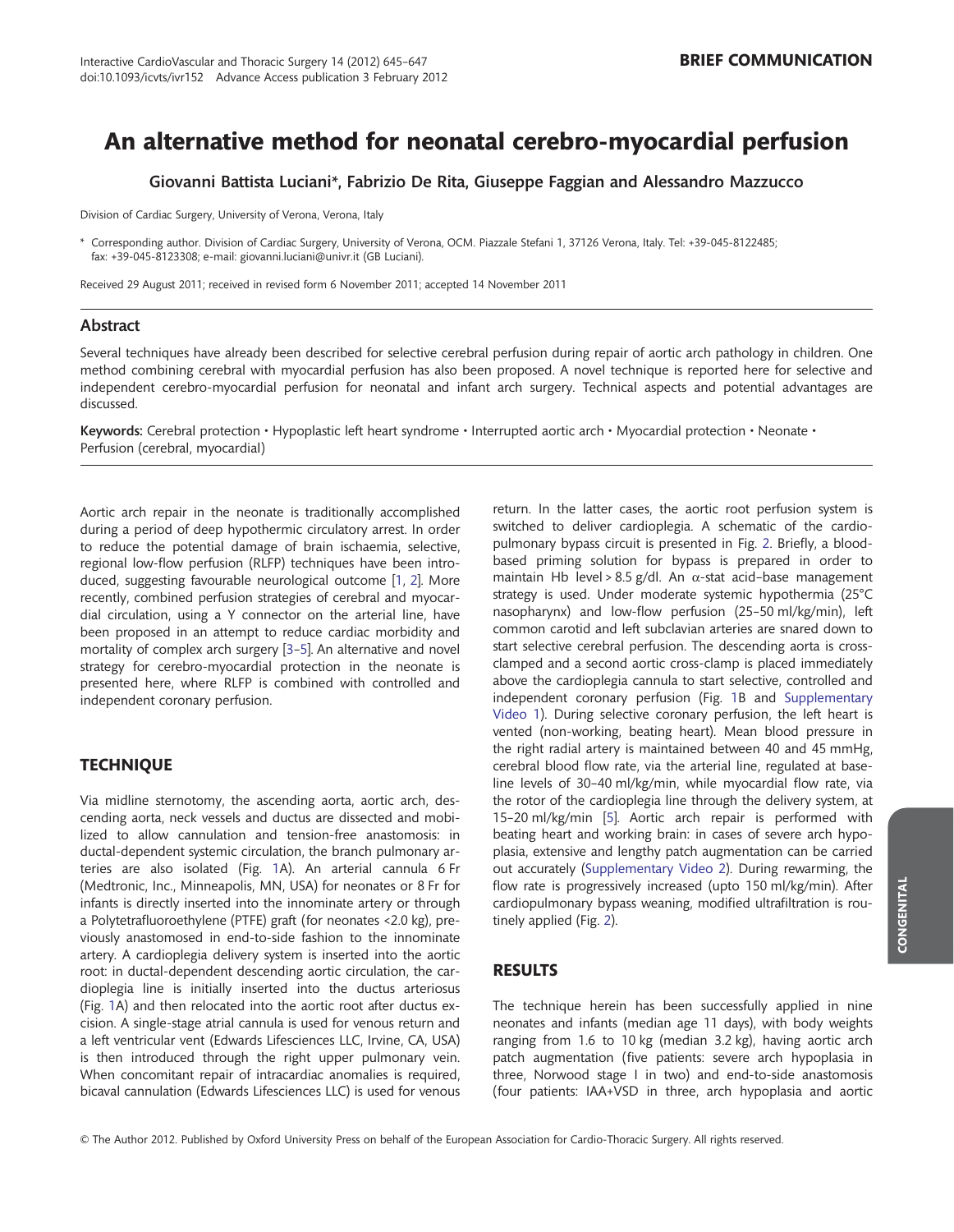<span id="page-1-0"></span>

Figure 1. (A) Extracardiac anatomy in newborn with severe arch hypoplasia and coarctation: hypoplastic ascending aorta is also visible. Extensive dissection of ascending and descending aorta, arch vessels and branch pulmonary arteries: snares around the vessels are evident. Innominate artery cannula for systemic (cerebral) perfusion, right atrial for venous return and right superior pulmonary vein for left heart drainage are in place. Cardioplegia delivery system is positioned in ductus arteriosus. Snares around the arch vessels and descending aorta are visible. Branch pulmonary arteries are snared. (B) The innominate artery cannula is advanced distally and snared proximally. An aortic cross-clamp is placed distal to the aortic root cannula, allowing regional myocardial perfusion. An additional aortic cross-clamp is placed in the mid-descending aorta. During selective, independent cerebro-myocardial perfusion, the distal arch has been opened and the ductal tissue resected from the descending thoracic aorta.



Figure 2. A schematic view of cardiopulmonary bypass circuit for cerebro-myocardial perfusion.

stenosis in one). Peak serum troponin I averaged 16 ± 42 μmol/l. Four patients, body weight <3.0 kg, needed delayed sternal closure (average  $7.4 \pm 2$  days, range 5-10). On early (day 1) postoperative echocardiographic assessment, all but one patient, with hypoplastic left heart syndrome and severe preoperative tricuspid regurgitation, showed preserved left or systemic ventricular function. Average duration of mechanical ventilation was 3.3 ± 5.6 days (range 1–14). One neonate, with IAA+VSD and severe pulmonary hypertension required inhaled nitric oxide administration for 6 days. Average length of ICU stay was  $4.8 \pm 4.4$  days (range 1–13). All patients survived to discharge, but one with

#### hypoplastic left heart syndrome weighing 2.0 kg at stage I palliation, who succumbed to the sequelae of acute limb ischaemia.

### COMMENT

The main goal of the current technique is to achieve a separate and controlled management of myocardial and cerebral flows during RLFP. Unlike the dual arterial Y-connected technique previously reported, where relative perfusion properties of brain and heart cannot be regulated [\[3](#page-2-0)–[5](#page-2-0)], a novel set-up of simultaneous